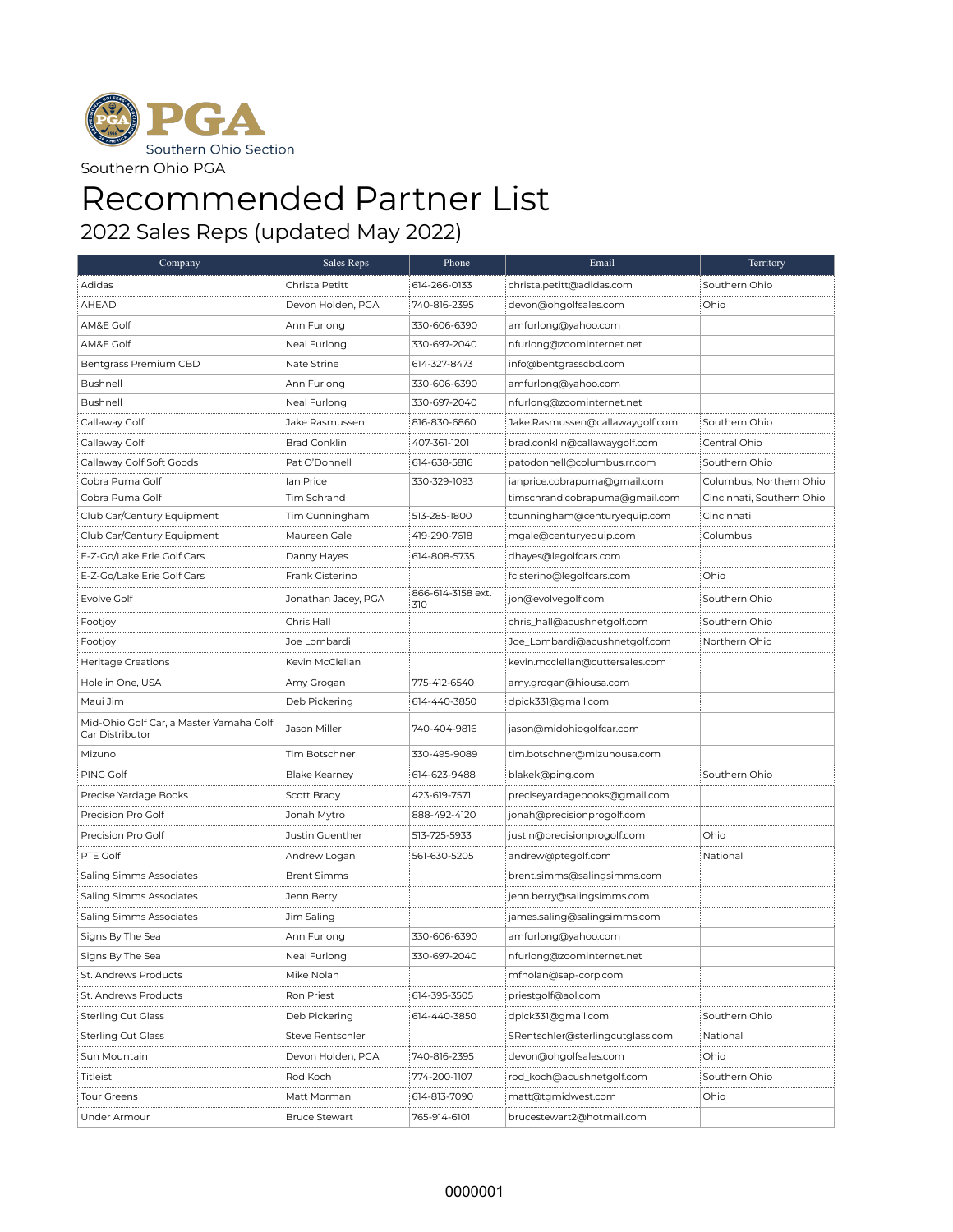

## Southern Ohio PGA

## 2022 Sales Reps (updated May 2022)

| Company                                        | Sales Reps        | Phone        | Email                            | Territory       |
|------------------------------------------------|-------------------|--------------|----------------------------------|-----------------|
| American Dry Goods                             | Mark Blanc        |              | markblanc@neo.rr.com             |                 |
| Antigua                                        | Neal Furlong      | 330-697-2040 | nfurlong@zoominternet.net        |                 |
| Asics                                          | Emily Ransone     | 614-971-9582 | ecransone@gmail.com              | Southern Ohio   |
| <b>Bald Head Blues Apparel</b>                 | Neal Furlong      | 330-697-2040 | nfurlong@zoominternet.net        |                 |
| Belyn Key                                      | Kathy Keller      | 330-207-9219 | kathy@kkellersales.com           | Ohio, W PA      |
| Bermuda Sands                                  | Roger Burzanko    | 440-552-5474 | rogerburzanko@gmail.com          |                 |
| <b>Bionic</b>                                  | Kraig Kesner      | 330-774-1981 | kkesner32@gmail.com              |                 |
| Bobby Jones                                    | Roger Burzanko    | 440-552-5474 | rogerburzanko@gmail.com          |                 |
| Bridgestone                                    | Nick Witchousky   | 614-961-0384 | nwitchousky@bridgestonegolf.com  |                 |
| CamelBak                                       | Ann Furlong       | 330-606-6390 | amfurlong@yahoo.com              |                 |
| CamelBak                                       | Neal Furlong      | 330-697-2040 | nfurlong@zoominternet.net        |                 |
| Cappai Designs                                 | Kathy Keller      | 330-207-9219 | kathy@kkellersales.com           | Ohio, W PA      |
| CertiFresh Cigars                              | Ann Furlong       | 330-606-6390 | amfurlong@yahoo.com              |                 |
| CertiFresh Cigars                              | Neal Furlong      | 330-697-2040 | nfurlong@zoominternet.net        |                 |
| Cleveland/Srixon/XXIO                          | Emily Ransone     | 614-971-9582 | emilyransone@clevelandgolf.com   | Southern Ohio   |
| Clicgear                                       | Tim Fenton        | 440-654-8292 | timfenton@clevelandgolf.com      | Ohio            |
| Cole + Parker - Socks for Leaders &<br>Legends | Roger Burzanko    | 440-552-5474 | rogerburzanko@gmail.com          |                 |
| Corkcicle                                      | Kathy Keller      | 330-207-9219 | kathy@kkellersales.com           | Ohio, W PA      |
| Cutter & Buck                                  | Jeff Daltorio     | 724-316-4286 | jeff.daltorio@cuttersales.com    |                 |
| Deveroux                                       | Chris Sullivan    |              | cwsullivan@pga.com               | Michigan / Ohio |
| Donald Ross                                    | Amy Zierten       | 614-266-6774 | azierten@gmail.com               |                 |
| Duce Del Cosma Footwear                        | Roger Burzanko    | 440-552-5474 | rogerburzanko@gmail.com          |                 |
| Dunning                                        | Neal Furlong      | 330-697-2040 | nfurlong@zoominternet.net        |                 |
| Dynamic Brands                                 | Ann Furlong       | 330-606-6390 | amfurlong@yahoo.com              |                 |
| Dynamic Brands                                 | Neal Furlong      | 330-697-2040 | nfurlong@zoominternet.net        |                 |
| Fairway & Greene                               | Chris Armbruster  | 614-975-3355 | christopherarmbruster1@gmail.com |                 |
| Feetures                                       | Kathy Keller      | 330-207-9219 | kathy@kkellersales.com           | Ohio, W PA      |
| Foray Golf                                     | Alli Wix          | 717-565-9606 | alli@foraygolf.com               | Ohio            |
| G4                                             | Chris O'Brien     |              | chris@gfore.com                  |                 |
| Golftini                                       | Roger Burzanko    | 440-552-5474 | rogerburzanko@gmail.com          |                 |
| Greg Norman                                    | Ann Furlong       | 330-606-6390 | Amfurlong@yahoo.com              |                 |
| Greyson                                        | Ben Knight        |              | ben@greysonclothiers.com         |                 |
| GustBuster                                     | Kathy Keller      | 330-207-9219 | kathy@kkellersales.com           | Ohio, W PA      |
| Holderness & Bourne                            | Andrew Bailey     | 216-346-2836 | andrew@hbgolf.com                | Midwest         |
| Honma Golf                                     | Jim Troy          | 740-398-7223 | jimtroy@honmagolf.com            |                 |
| Ikonik Golf                                    | Tim Campbell      |              | tim@ikonikgolf.com               |                 |
| Imperial Headwear                              | Chris Armbruster  | 614-975-3355 | christopherarmbruster1@gmail.com |                 |
| J&M Golf, Inc.                                 | Mike Fiene        | 219-306-9580 | mikefiene@jandmgolf.com          |                 |
| Johnnie-O                                      | Devon Holden, PGA | 740-816-2395 | devon@ohgolfsales.com            |                 |
| Leupold                                        | Kraig Kesner      | 330-774-1981 | kkesner32@gmail.com              |                 |
| Levelwear                                      | Mark Jenkins      | 810-282-1179 | my365mail@gmail.com              |                 |
| Lucky in Love                                  | Amy Zierten       | 614-266-6774 | azierten@gmail.com               |                 |
| Mission Belt                                   | Tim Fenton        | 440-654-8292 | timfenton@clevelandgolf.com      | Ohio            |